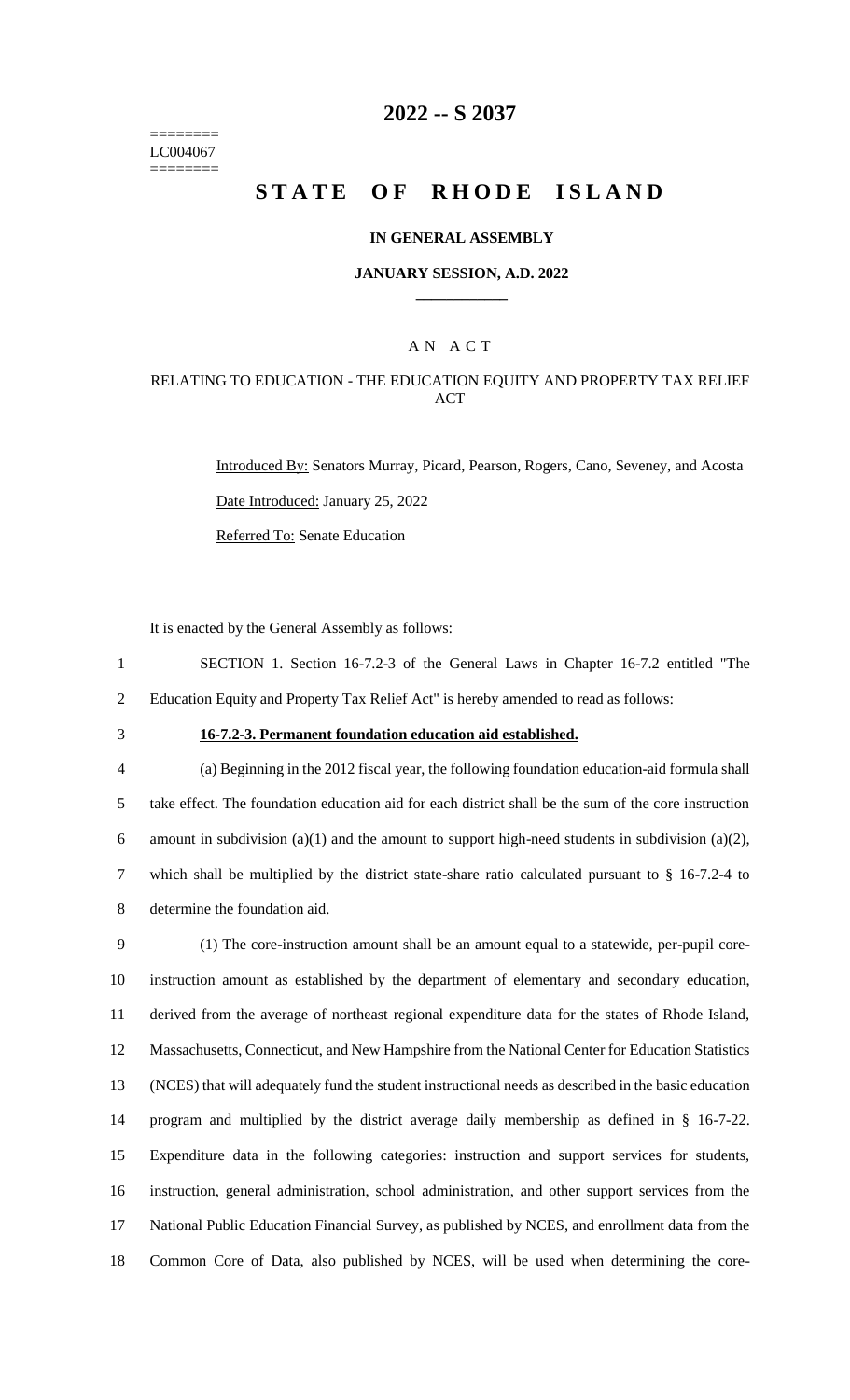instruction amount. The core-instruction amount will be updated annually. For the purpose of calculating this formula, school districts' resident average daily membership shall exclude charter school and state-operated school students.

 (2) The amount to support high-need students beyond the core-instruction amount shall be determined by multiplying a student success factor of forty percent (40%) by the core instruction per-pupil amount described in subdivision (a)(1) and applying that amount for each resident child whose family income is at or below one hundred eighty-five percent (185%) of federal poverty guidelines, hereinafter referred to as "poverty status."

 (b) The department of elementary and secondary education shall provide an estimate of the foundation education aid cost as part of its budget submission pursuant to § 35-3-4. The estimate shall include the most recent data available as well as an adjustment for average daily membership growth or decline based on the prior year experience.

 (c) In addition, the department shall report updated figures based on the average daily membership as of October 1 by December 1.

 (d) Local education agencies may set aside a portion of funds received under subsection (a) to expand learning opportunities such as after school and summer programs, full-day kindergarten and/or multiple pathway programs, provided that the basic education program and all other approved programs required in law are funded.

 (e) The department of elementary and secondary education shall promulgate such regulations as are necessary to implement fully the purposes of this chapter.

(f) The department shall review the student success factor of forty percent (40%) provided

22 in subsection (a)(2) of this section to determine whether that weight ensures local education

agencies receive the funding necessary to meet students' instructional needs. The department shall

24 complete its review and report its findings to the governor, the president of the senate, and the

25 speaker of the house by October 1, 2022.

SECTION 2. This act shall take effect upon passage.

#### ======== LC004067 ========